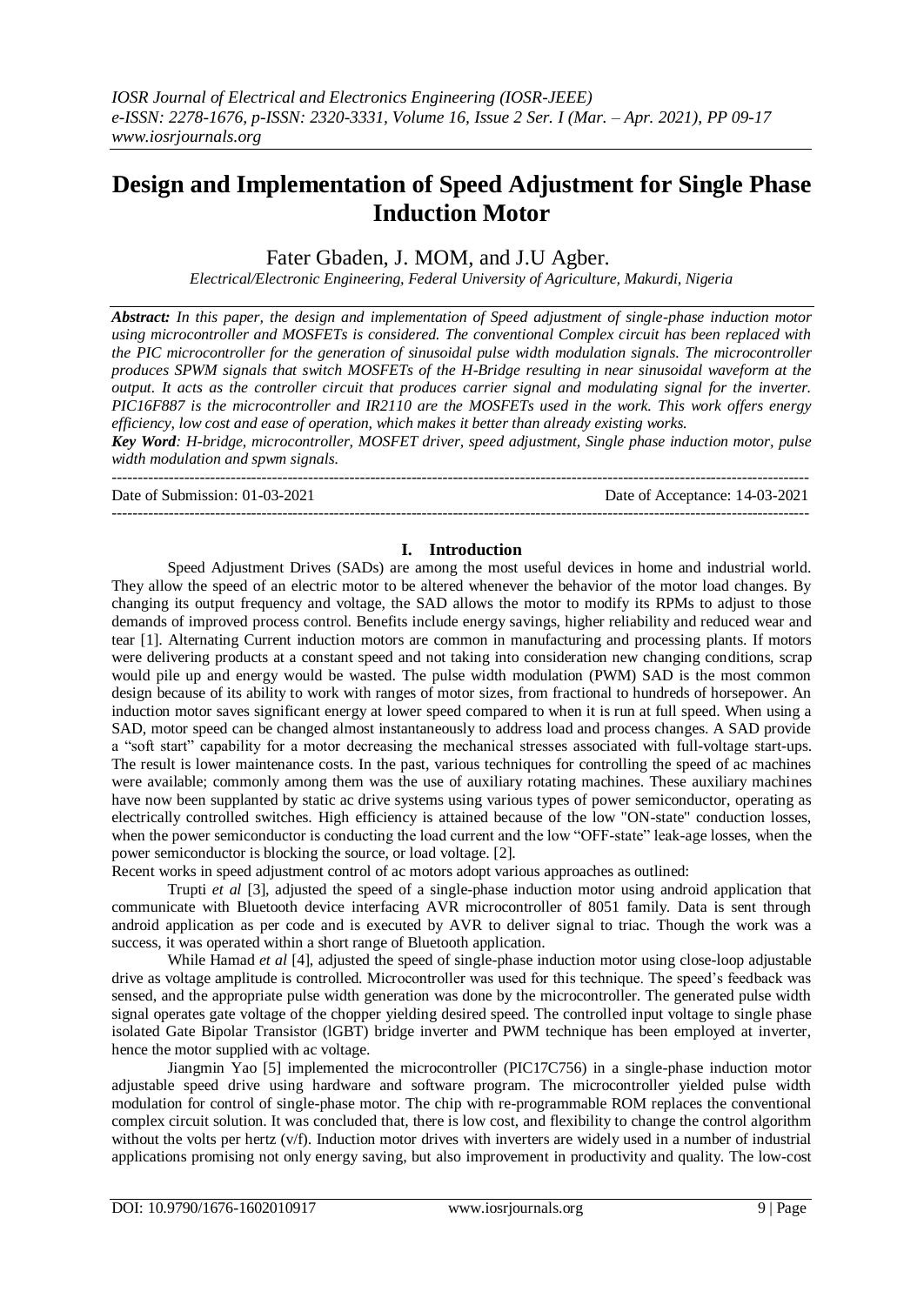applications usually adopt v/f scalar control when no particular performance is required. Variable speed pumps, fans and appliances are the examples.

Sangita *et al* [6] reviewed speed control techniques of single-phase induction motor using different types of methods (PWM, Direct Flux, and V/F techniques) and showed that PWM technique has very low switching losses and high efficiency with low power consumption.

The work by Neha *et al* [7], simulated single-phase induction motor fed by AC Chopper, using asymmetrical PMW technique to reduce the harmonics present in the motor current. The flow of power to the motor was controlled by a switch action of the power switch that controlled the motor speed.

Suneeth *et al* [8], described several PMW strategies with an AC Chopper to control speed of singlephase induction motor. Power electronic switches were operated using asymmetrical PMW technique. The work was able to maintain speed of single-phase induction motor constant at different load conditions using asymmetrical PMW technique.

Niraj *et al* [9] designed six-step inverter that controls voltage level for three phase induction motor.

The performance evaluation of the motor was conducted with different semiconductor switches. The work was able to reduce losses in the three-phase inverter by replacing MOSFET with IGBT power switches in the three phase six step inverter.

Deshmukh *et al* [10] presented a new energy efficient technique of a three phase AC - AC voltage control using medium frequency pulse width modulation and extinction angle control. This technique independently control the speed and power factor of the three phase induction motor using four semiconductor controllable switches.

Kasthuri [11] presented a model that controls both frequency and voltage using PWM technique. The speed of the motor was compared with the speed of the reference voltage. The feedback determines generation of pulses corresponding to the desired speed.

Chaitanya *et al* [12], investigated speed control performance of single-phase induction motor with microcontroller 18F2520. Sinusoidal PWM was employed in H-bridge inverter to supply the motor with AC voltage.

# **II. Design Methodology**

# **System Description**

The power supply of this circuit was fed via a transformer, rectified, filtered, and regulated 5 V dc for microcontroller, opto-coupler and both 5 Vdc and 12 Vdc for MOSFET drivers respectively. The dc link supplies 300 Vdc to inverter circuit while, PIC microcontroller is programmed for sinusoidal pulse width modulation (SPWM) creation at 16 MHz. The last component of this set up is the inverter which receives the amplified dc signal from MOSFET driver switching systematically and converting dc link voltage to AC power to feed the motor under control. The block diagram of system used in this work is shown in Figure 1.



**Figure 1**: Systems Block diagram

#### **PIC microcontroller**

PIC16F887 is used as the microcontroller for sinusoidal pulse width modulation, (SPWM) creation. It has 40 pins input and output. The advantage of this microcontroller is the built-in 8 MHz oscillator and analog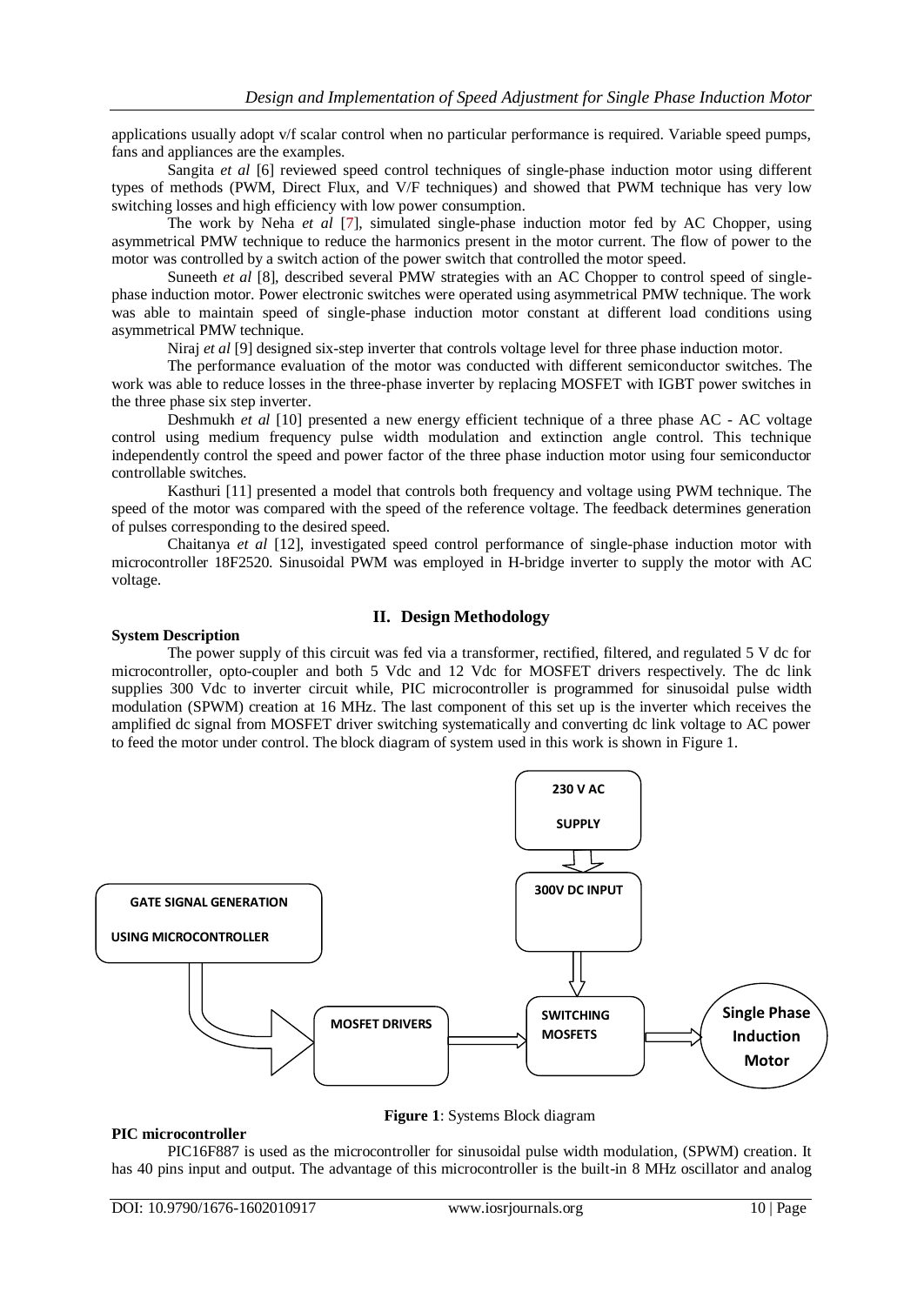to digital converter. In addition, it can drive up to 98 LCD segments, and has PWM modules, flash program memory and operating voltage of range 2 V dc to 5 V dc. On the PIC16F887, the program memory is 14 bits wide by 8192 words [13].

#### **H-Bridge Inverter**

The inverter is made up of four MOSFETs, each with a free-wheeling diode as shown in the Figure 2. The MOSFETs used in the inverter formation are IRF450. The inverter switching frequency is equal to 16 KHz. The inverter produces a voltage waveform, with a fundamental frequency component of 50 Hz, which powers the single-phase induction motor.

When selecting MOSFET, drain to source information is required. This is the total amount of resistance present within the MOSFET between drain and source of the device when it is operating in the active region or when the gate of the MOSFET is fully charged. This is to avoid high dissipation of heat. In case of high-power inverter, the dc rail voltage is set at 170 volts and the intended upper threshold of supply power will be 1000 watts. Therefore, the upper current threshold will be  $I = 1000W/170V = 5.88A$ . This is the highest current that can be pulled through the inverter at a time. Referencing the IRF450 datasheet (www.semelab-tt.com), the series resistance is 0.4 ohms. Using this value, the maximum power dissipation in the inverter would be (0.4 ohms\*5.88 amps) 5.88amps =13.8 watts which agree with MOSFET maximum power dissipation of 150 watts [14]. This shows that IRF450 can successfully operate within the calculated current specification.

The next factor to consider for selecting IRF450 for H-bridge is the gate to source threshold voltage which is 4 volts when current of 250 microamperes is flowing at the drain [14]. This is the total required voltage needed to turn the MOSFET from "off" state to "on" state.



**Figure 2**: H-Bridge Inverter

The single-phase inverter is complementary pairs, in which the switching semiconductors of the same leg can never be in the conduction state simultaneously. Hence, one semiconductor must be off before turningon the other semiconductor. Therefore, the turn off and turn on of the complementary switches are not carried out at the same time. Since power switches take more time to turn-off than to turn-on, a dead time must be introduced between turn-off of the switching semiconductors and turn-on semiconductor necessarily.

| <b>Tuble 2.</b> If Bridge b milling from fuble |                |       |       |                 |  |
|------------------------------------------------|----------------|-------|-------|-----------------|--|
| $Q_1$                                          | Q <sub>2</sub> | $Q_3$ | $Q_4$ | $\bar{V}_{OUT}$ |  |
|                                                |                |       |       |                 |  |
|                                                |                |       | ∩     |                 |  |
|                                                |                |       |       |                 |  |
|                                                |                |       |       |                 |  |
|                                                |                | ⋂     | ∩     |                 |  |
| $\Omega$                                       | ∩              |       |       | ∩               |  |

|  |  |  | Table 2: H-Bridge Switching Truth Table |  |
|--|--|--|-----------------------------------------|--|
|  |  |  |                                         |  |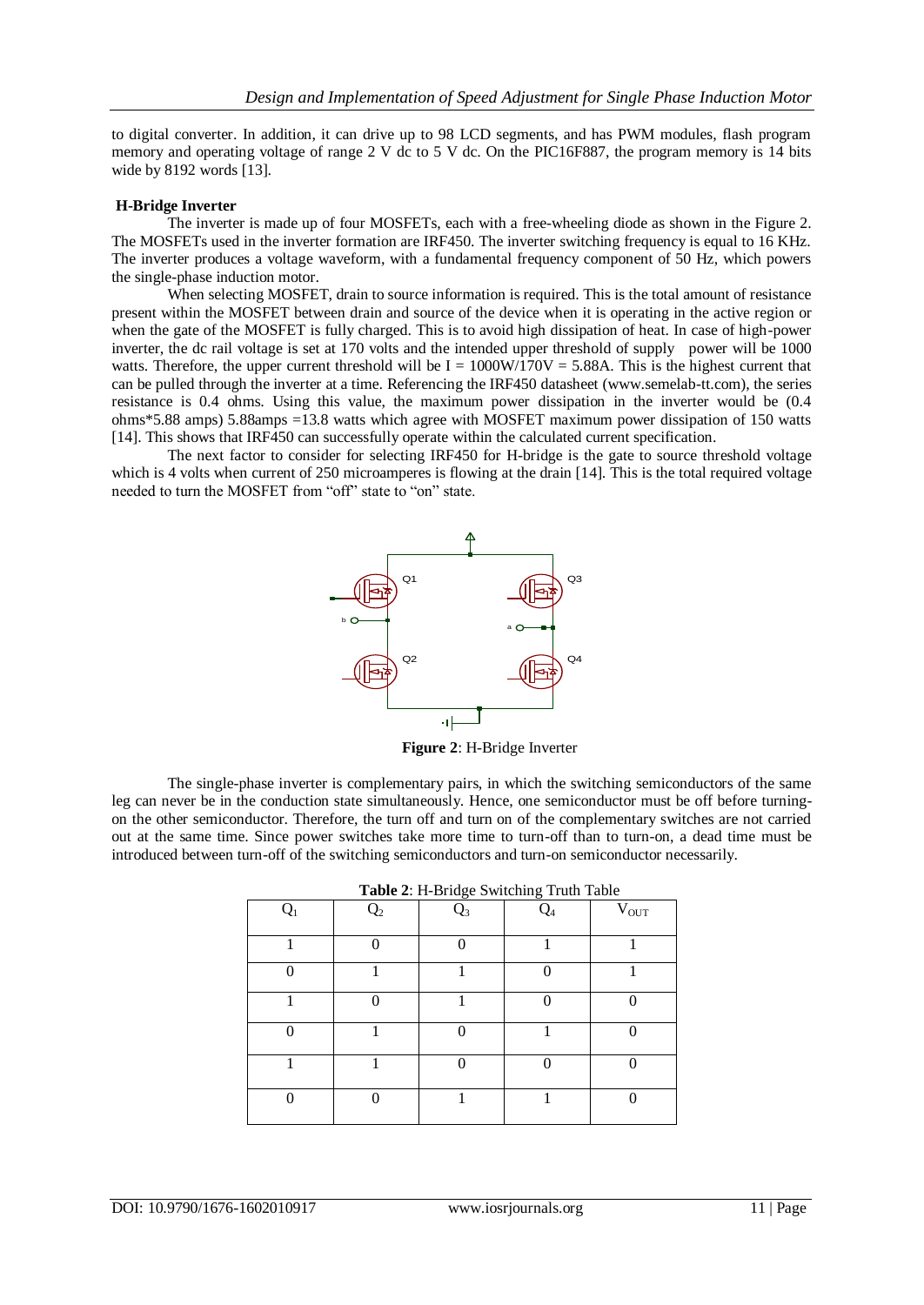### **Opto-coupler:**

The single channel opto-coupler consists of an 850 nm AIGasAS LED optically, coupled to very highspeed integrated photo detector logic gate with a strobe output. This output features an open collector, thereby permitting wired OR output. In this project, the 6N137 opto-coupler is used to isolate between high voltage of the inverter and low voltage of the PIC, for isolating between the H bridge inverter gates and the SPWM output from the PIC [15]. It is the opto-coupler that is used to transfer electrical signal with the help of light between two separated circuits. It consists of one chip photo IC and high emitting diode. It is an eight-pin device which comes in DIP package as shown in Figure 3.



**Figure 3**: Typical Circuit diagram of opto-coupler [15].

### **MOSFET Drivers and H Bridge**

Microcontroller outputs are used to control the MOSFET H-Bridge through MOSFET drivers U3 and U4, whose pins are connected as shown in IR2110 datasheet. The outputs of the MOSFET drivers are fed to the MOSFET gates through resistors R8, R10, R12, and R14, which control the MOSFET switching speed as shown in Figure 4. Their values were obtained from the IR2110 datasheet. R9, R11, R13 and R15 are to discharge MOSFETS' gate capacitance. Capacitors C3, C4, C6 and C7 are bootstrap capacitors, which are charge through D5, D2 diodes whenever High side MOSFET circuit is off. The Q1, Q2, Q3 and Q4 MOSFETS H-Bridge is powered by 300 Vdc from the dc link and the output is obtained on pin 6 of the IR2110 MOSFET driver.



**Figure 4**: MOSFET driver and bridge

# **III. Result**

The speed adjustment of single-phase induction motor circuit was designed using PIC16F887. The project was simulated using MATLAB just the way it should be in hardware. Figure 5, 6 and 7 show output speeds, currents, and voltages waveforms from H-bridge at 800 rpm, 1200rpm and 1500rpm using the modelling parameters in Table 3.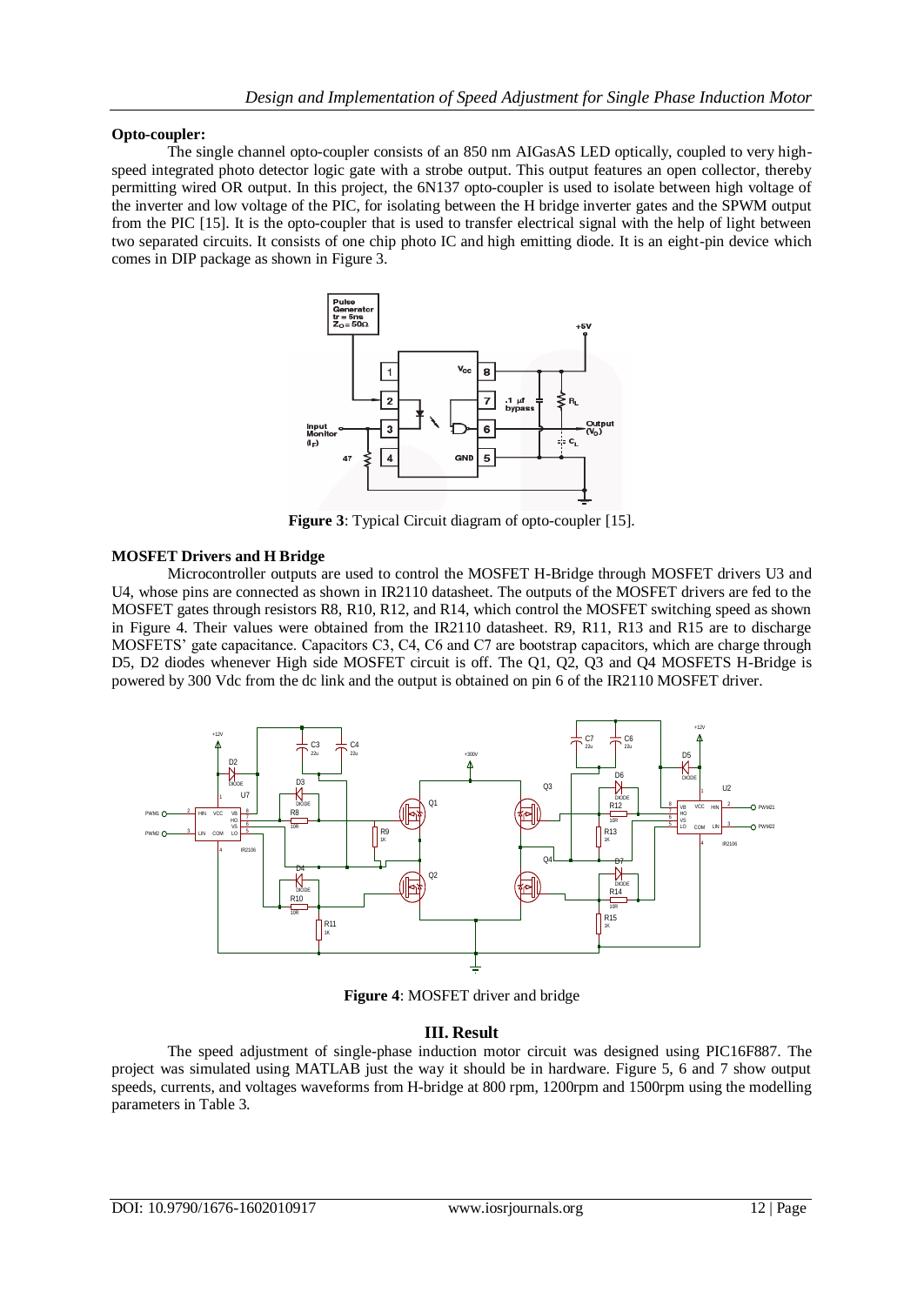

 $0.5$ 

Voltage Waveform

 $0.5$ 

 $0.6$ 

 $0.6$ 

 $0.7$ 

 $0.7$ 

 $0.8$ 

 $0.8$ 

 $\overline{0.9}$ 

 $0.9$ 

**Table 3**: Single Phase Induction motor Simulation Parameters



**Figure 5**: H-bridge outputted waveforms from MATLAB simulation at 800rpm

 $\overline{0}$ 

 $0.1$ 

300  $200$  $10$ 

 $-20$  $-30$   $0.2$ 

 $0.2$ 

 $0.3$ 

 $0.3$ 

 $0.4$ 

 $0.4$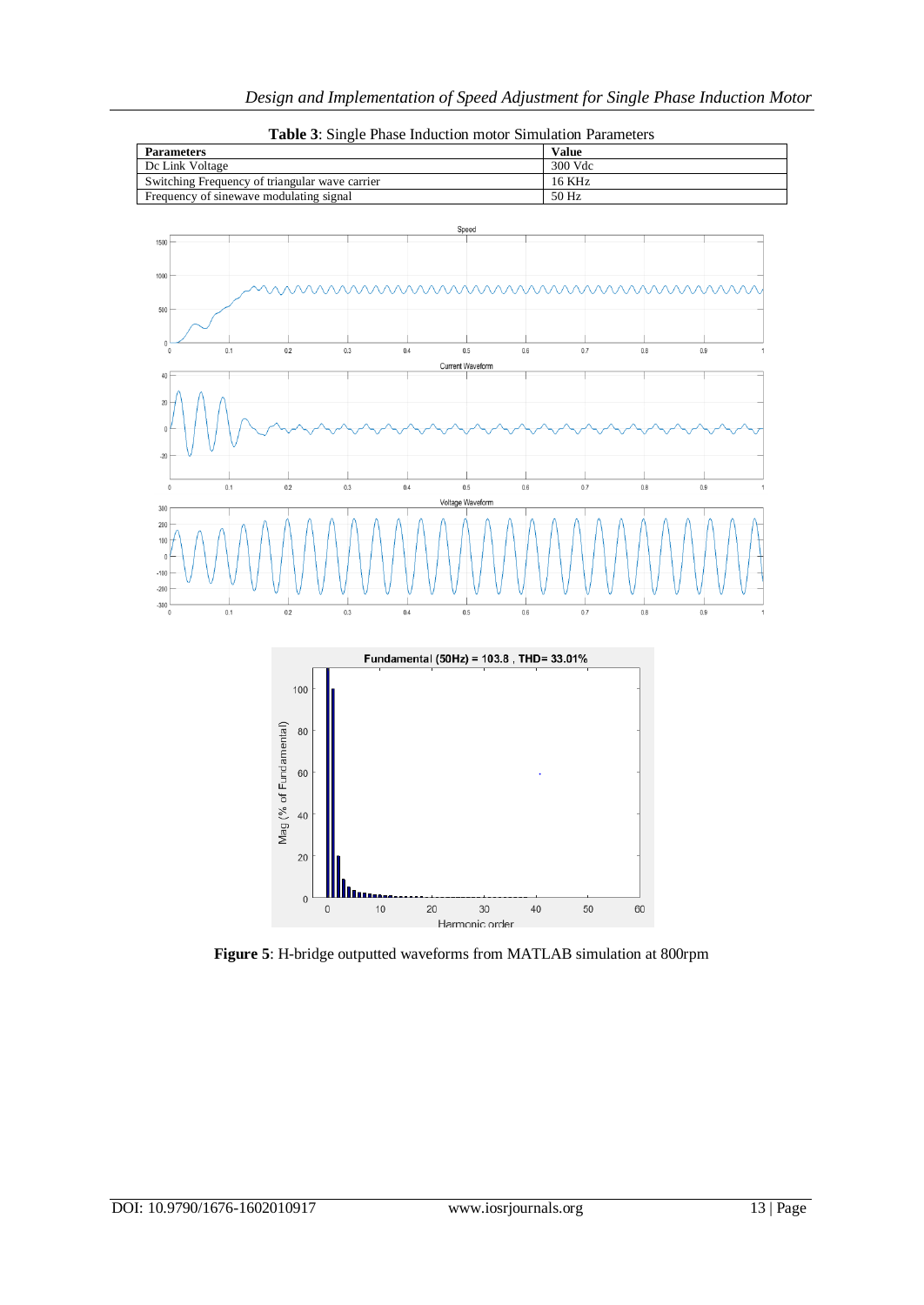

**Figure 6**: H-bridge outputted waveforms from MATLAB simulation at 1200rpm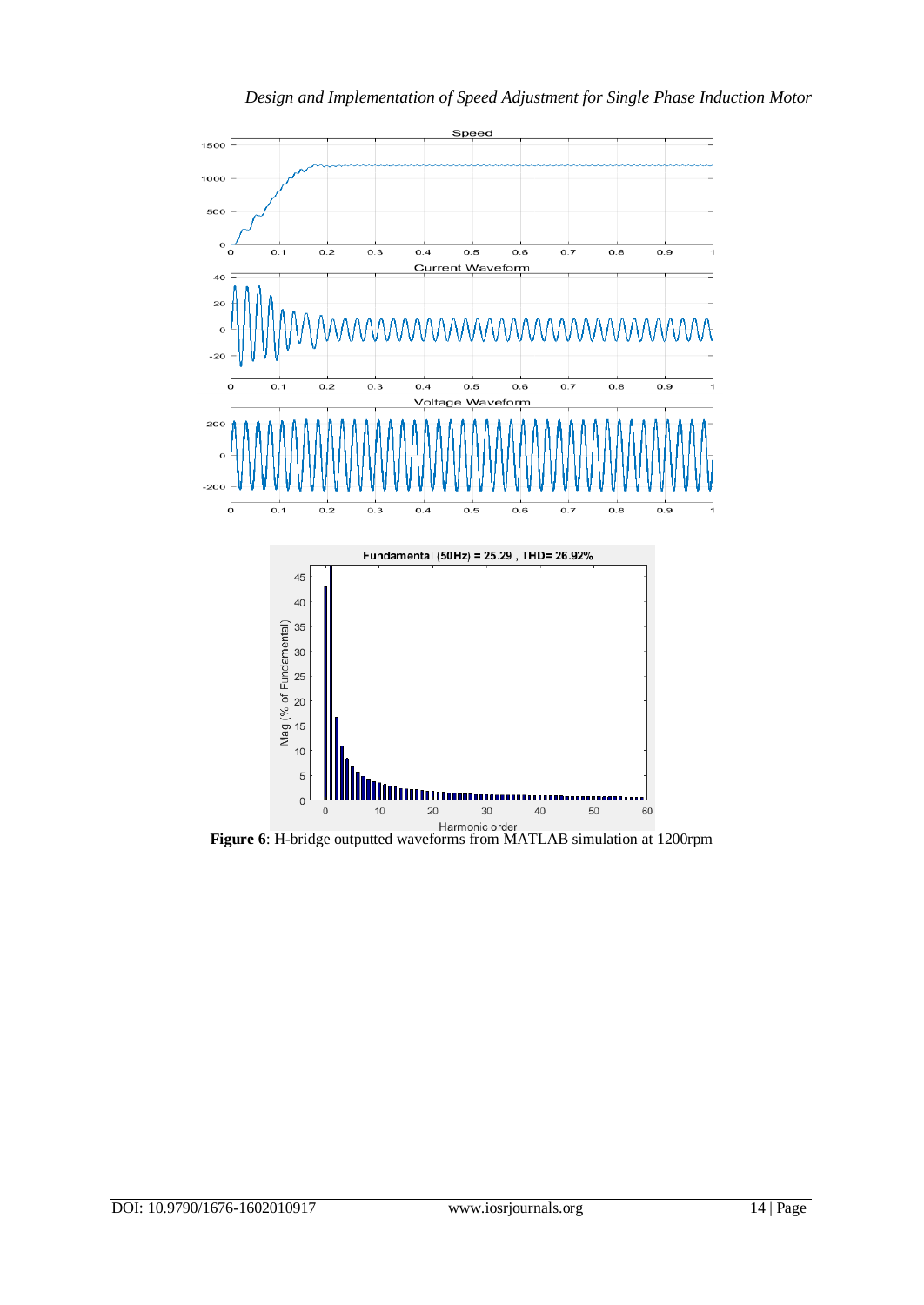

**Figure 7**: H-bridge outputted waveforms from MATLAB simulation at 1500rpm

# **Signal Generating circuit simulation Result.**

The signal generating unit was simulated in Proteus environment after the hex file was uploaded in the microcontroller resulting to the following signals as shown in figure 8.



**Figure 8**: Microcontroller Signals from Proteus simulation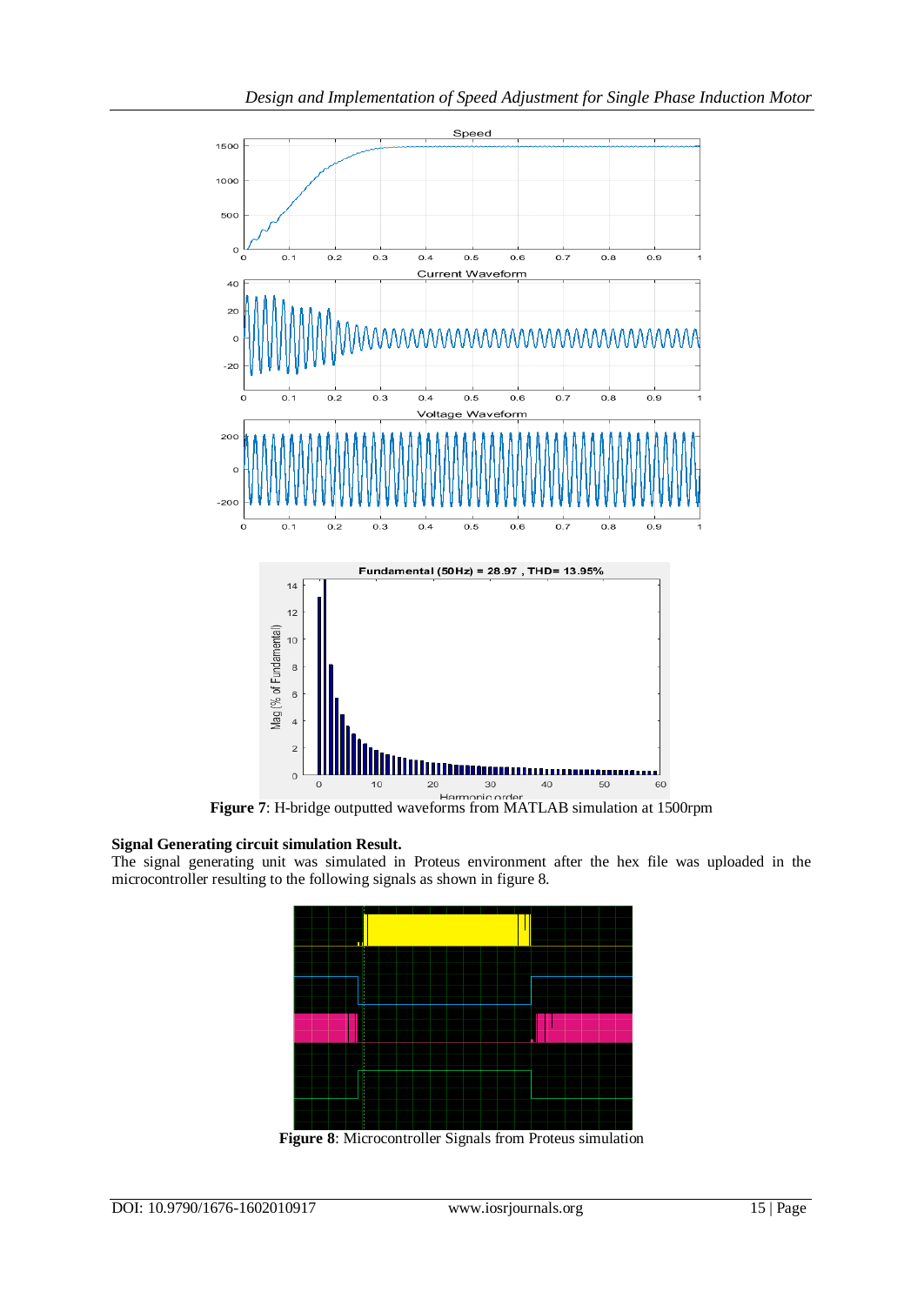#### **Actual Signal Generation Circuit SPWM signals**

A 5 Vdc was fed to the microcontroller through a 5 Vdc constant regulator with ac filter capacitor at the input and output side. The capacitor value was obtained from IC 7805 regulator datasheet.

The microcontroller was clocked with an external clock of 16MHz which was grounded using capacitors whose values were obtained from PIC16F887 datasheet.

Sine tables of 32 values has been developed to corresponding to a half cycle of 50HZ sine wave. Each of the 32 value table corresponds to a particular duty cycle. By adjusting the amplitude of the sine wave, the duty cycle of PWM is automatically controlled.

By setting microcontroller in enhance mode, SPWM signals are generated at pin 17, 30, 28 and 29.

Pulses were generated at the following speeds and captured using UNI-T UTD2062CE oscilloscope: 800, 1200, 1500 rpm and that of 800 rpm shown in figure 9:



**Figure 9**: Oscilloscope Gate pulse from microcontroller at 800rpm

#### **Actual Project Final Result**

This final stage of the project also presents the following readings of the voltage and current waveforms at 1500, 1400, 1200, 1000 and 800 rpm using capacitor start single phase induction motor with the following details: 230 Vac, 70W.



**Figure 10**: Oscilloscope voltage waveform of the circuit output at 800 rpm

The speed ranges and output voltages measured during the experiment are shown in Table 4:

| <b>SPEED RANGE (%)</b> | <b>MEASURED VOLTAGE (V)</b> | <b>MEASURED SPEED (RPM)</b> |
|------------------------|-----------------------------|-----------------------------|
| 10                     | 195.6                       | 815                         |
| 20                     | 199.8                       | 900                         |
| 30                     | 199.8                       | 1001                        |

Table 4: Speed ranges with measured voltages